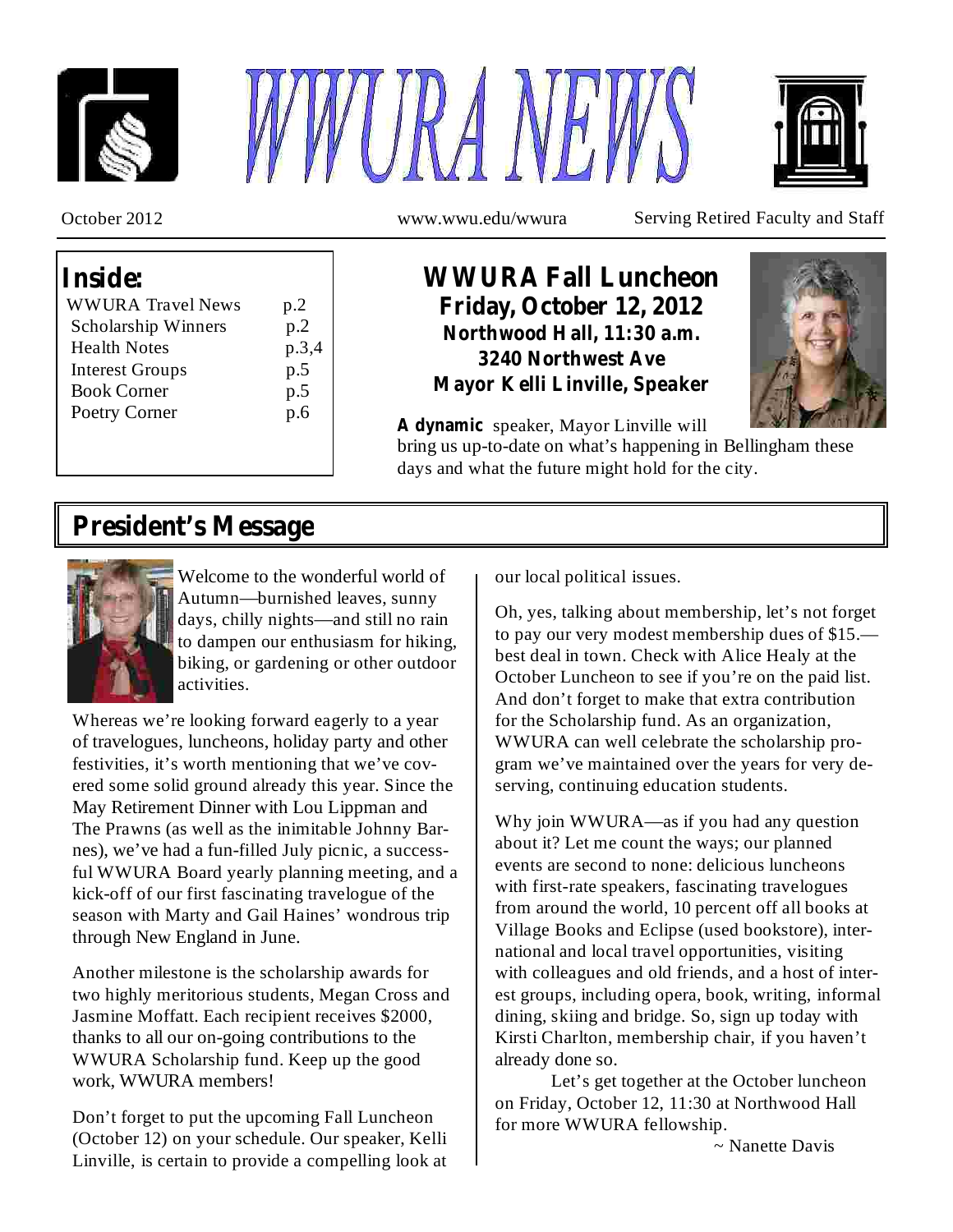# **WWURA Travel News**

Marty Haines and a group of WWURA members and friends are off to China with Oversea's Adventure Travel. It sounds like a wonderful trip and we look forward to hearing about it at a travelogue.

WWURA members and friends going on the December Danube holiday markets trip will meet for a Bon Voyage--Get Acquainted--Documents Party on SUNDAY, OCTOBER 28 at 3 PM at Joyce Wilson's home. Twenty-two have reserved to travel with Kathy Whitmer on her last holiday markets cruise. We are looking forward to the sightseeing, musical opportunities, and unique European customs in the Czech Republic, Germany, Austria and Hungary.

We are planning another trip to Ashland in the spring-April 30 through May 3, 2013. There will be a chance to see four plays, choosing from , , , , *Taming of the Shrew Two Trains Unfortunates, My Fair Lady King Lear* and *Streetcar Named Desire*. There will be a sign up sheet at the luncheon for those interested in going or you can call or email Barb Evans, 650-9724, <br/>barbandhoward@comcast.net>.

At our last travel committee meeting we talked about the possibility of taking some short trips--one day or 2-3 day, and we would like some input from members. There will be a sign up sheet at the luncheon where you can jot down your ideas. You can also contact one of the Travel Committee members with your ideas. WWURA Travel Committee members are: Betty Cross, Nanette Davis, Barb Evans, Marty Haines, Burl Harmon, Margaret Loudon, Donna Rochon, Kathy Whitmer and we welcome new member, Alice Healy. If you have an interest in travel, please consider joining our committee. Just let one of the committee members know.

# **WWURA Scholarship Winners**

Hello, my name is **Megan Cross.** I am a senior at Western this year and I am dual majoring in



East Asian Studies and History. This fall quarter I am enrolled in Second Year Chinese Language (CHIN 201), Chinese History: 1800-Present (HIST 372), and The History of the Chinese Revolution (HIST 481). I am also volunteering this year as a Campus Friend with the Asia Univer-

sity America Program at Western. Upon the completion of my Bachelor's degree from Western it is my intention to travel abroad and teach the English language in East Asia, mostly in China but I do also plan to spend some time in South Korea and possibly Japan as well. While working abroad I intend to work on achieving a Master's in Teaching, and after an undetermined period of time abroad I wish to return to the United States to teach Mandarin Chinese at high school level.

My name is **Jasmine Moffatt**, and I will be a senior this year at Western. I am pursuing a double major in

Management and Marketing along with a minor in Psychology. This upcoming quarter I will be enrolled full time and attending courses that apply to my fields; Teamwork Basics, Fundamentals of Marketing Research, and Project Management. I



will also be working my two jobs, one in the Financial Aid Department and the other at Re/Max Realty here in Bellingham. Working hard and taking these courses I hope to become a little closer to reaching my goals. I would like to do many things and have a lot of big ideas. I currently want to provide intimate business analysis for companies that are struggling due to the economic situation. I also want to help the individuals that are at all levels in these businesses. I want to teach them the skills necessary to contribute to the health of their company, as well as themselves, and their environment. This, in turn, will provide them with the tools to improve their personal economic situations, which would then positively affect the community at large.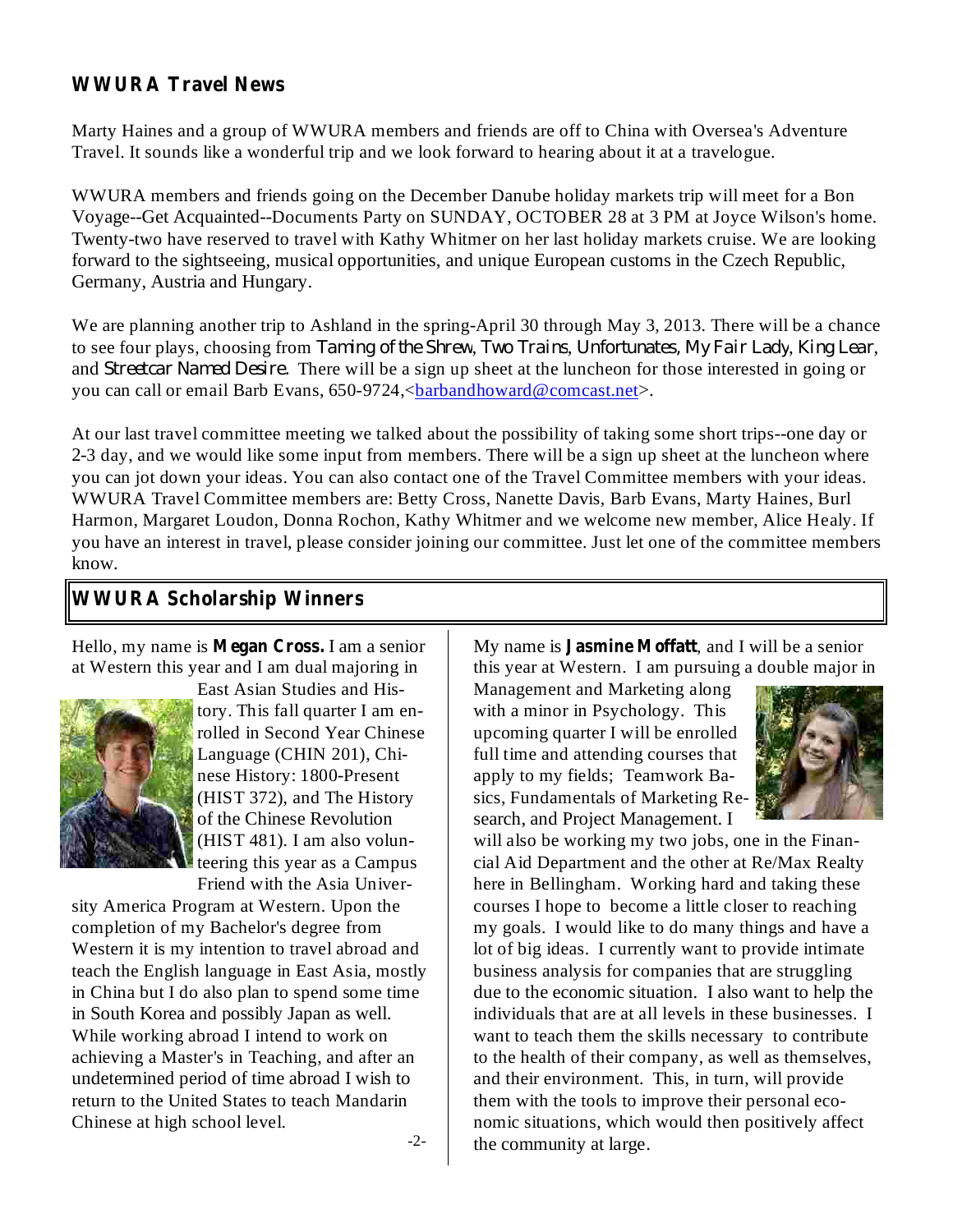### **October 2012 Health Notes by Evelyn Ames**

#### **Energy Drinks: Americans spend about 9 billion/year on Energy (stimulant) drinks!**

A perusal of lists of ingredients of various "energy" or "power" drinks found on shelves in a variety of stores showed an assortment of ingredients from vitamins and minerals to flavor enhancers, preservatives, sugars, and color additives, to a conditional amino acid (taurine) and the stimulants caffeine and guarana. Several products included insoitol (a vitamin-like substance). First thing for readers to note is that vitamins and minerals are not energy inducers and do not give a person "pep." Vitamins are organic compounds necessary for reproduction, growth, and maintenance of the body. Minerals are inorganic compounds needed for growth and regulation of body processes. "The popular high-caffeine, high-sugar beverages, typically sold in 8.3 oz aluminum cans (two-thirds the size of a standard size of Coca-Cola) contain about seven teaspoons of sugar and as much as two to four times the amount of caffeine (9 milligrams per fluid ounce) as Coke."

#### http://www.johnshopkinshealthalerts.com/alerts/healthy\_living/JohnsHopkinsHealthAlertsHealthyLiving\_ 3056-1.html

That said, energy/power drinks boost "energy" due to differing amounts of caffeine and guarana. These two compounds are stimulants of the central nervous system. One product contained insoitol (57 mg), caffeine (47 mg), and taurine (27 mg). The bottom of this label gave this percentage: 3000% of RDI. RDI probably means recommended daily intake! Another product listed 1500 mg of taurine, 172 mg of caffeine, 125 mg of guarana, 50 mg of insoitol, and 30 mg of white tea extract. The amount of liquid is 473 ml. Another product listed 80 mg of caffeine. To give an equivalent of how much caffeine 172 mg is, consider that a 5 oz cup of brewed coffee is generally equivalent from 90 to 125 mg of caffeine. Amusingly, one product said the caffeine was equivalent to one cup of premium coffee! According to FDA requirements, the presence of caffeine in a product has to be listed but not necessarily the amount! Some products do list the amount of caffeine; others do not.

"The use of energy drinks has exploded in the last few years, especially among young adults, but has been linked with elevated blood pressure and heart rate because of such ingredients as caffeine and the amino acid taurine" (http://www.medpagetoday.com/MeetingCoverage/ESC/34460). "The FDA currently considers energy drinks to be dietary supplements so the ingredients are not regulated as with soft drinks. Although caffeine is the main ingredient in most of these beverages, various additives such as guarana, Lcarnitine, and ginseng are often mixed in to boost caffeine availability. Published reports have linked the drinks to serious adverse effects in young people, including seizures, diabetes, cardiac abnormalities, and mood and behavioral disorders" (http://www.medpagetoday.com/MeetingCoverage/ESC/34460 ).

**Caffeine** : is a natural chemical found in tea leaves, coffee beans, and cacao (think chocolate). Caffeine is generally recognized as safe when used in cola-type beverages up to a level of 0.02 percent or 200 parts per million (1-2 cups of regular coffee). Caffeine is rapidly absorbed after oral intake with peak blood levels reached in thirty minutes. Maximal central nervous system effects are reached in about two hours. A person does feel mentally and physically more alert (e.g., typists do make fewer errors according to various studies). The direct action on the kidneys is an increase in urine output. There is more of a tolerance to the effect on kidneys compared to the CNS. This means the habitual coffee drinker needs to increase caffeine intake to affect the kidneys. An interesting note about caffeine is that it dilutes the heart arteries whereas it constricts the brain arteries (which is why caffeine is sometimes used for migraine headaches). Caffeinism is generally defined as the habitual use of large amounts of caffeine, usually in coffee, but this could include large intakes of tea.

*(cont'd on page 4)*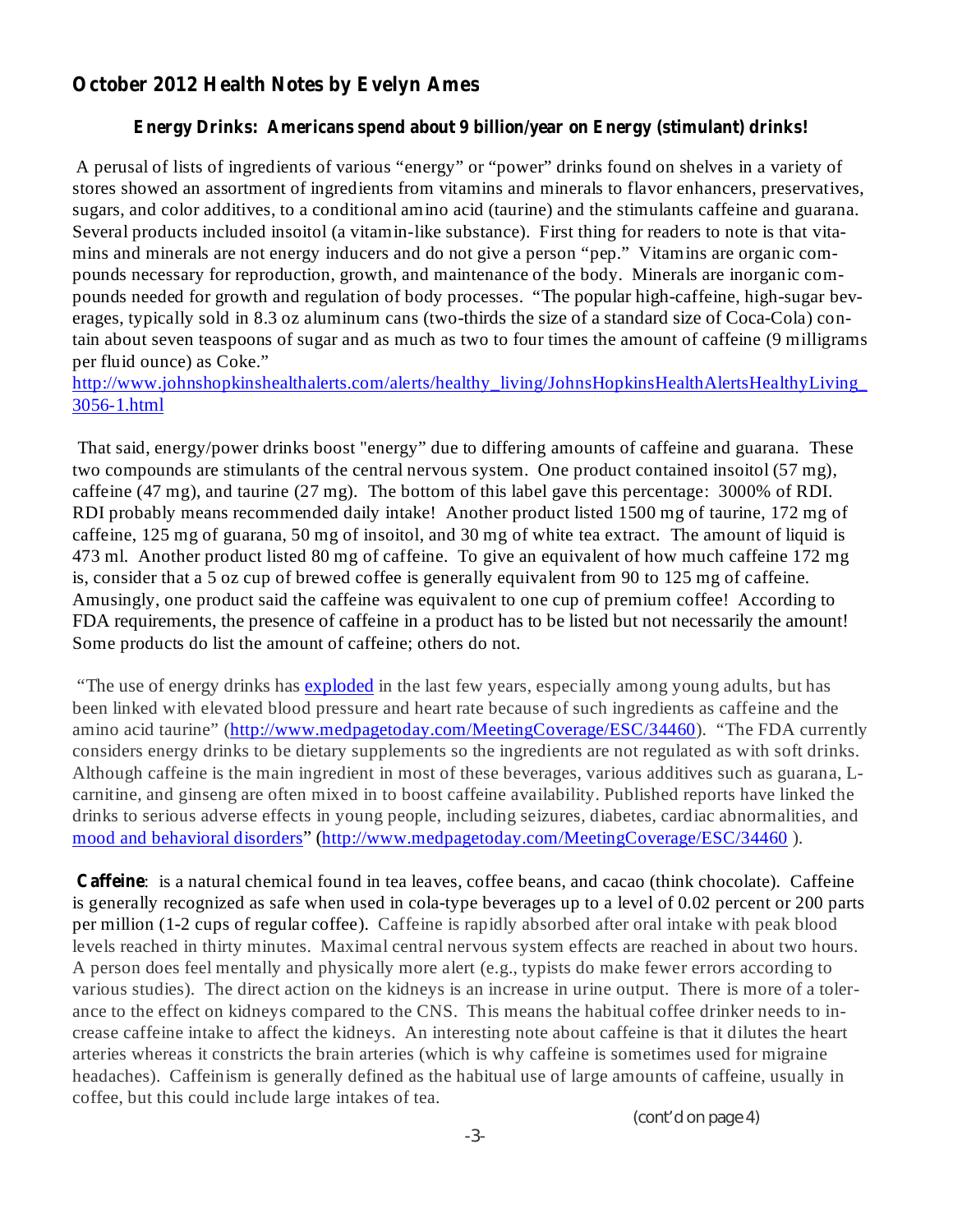## **Health Notes,** *cont'd*

**Guarana** : is known as Paullinia cupana, paullinia, Brazilian cocoa, guarana bread, guarana paste or gum, and zoom. Guarana contains very high concentrations of caffeine and has been used as a stimulant and appetite suppressant. http://www.emedicinehealth.com/drug-guarana/article\_em.htm "Guarana has not been evaluated by the FDA for safety, effectiveness, or purity. All potential risks and/or advantages of guarana may not be known." People who have cardiovascular problems, high blood pressure, anxiety disorders, hyperthyroidism (overactive thyroid), or kidney disease are advised to discuss usage with their primary care doctor or cardiologist.

#### http://www.drugs.com/mtm/guarana.html#UqFUxQvQPLRuDp1w.99

What is taurine? "Taurine is an amino acid that supports neurological development and helps regulate the level of water and mineral salts in the blood. Taurine is also thought to have antioxidant properties. Taurine is found naturally in meat, fish and breast milk, and it's commonly available as a dietary supplement. Some studies suggest that taurine supplementation may improve athletic performance, which may explain why taurine is used in many energy drinks. Other studies suggest that taurine combined with caffeine improves mental performance, although this finding remains controversial. And in one study, people with congestive heart failure who took taurine supplements three times a day for two weeks showed improvement in their exercise capacity." Little is known about the effects of heavy or long-term taurine use. http://www.mayoclinic.com/health/taurine/AN01856 Detailed scientific explanation of taurine as a neurotransmitter can be found at http://www.jbiomedsci.com/content/17/S1/S1

**Comments on "5 Hour Energy"** drink product (that little yellow bottle): An October 2010 analysis by ConsumerLab.com found the caffeine content of a full bottle of 5-Hour Energy to be 207 mg of caffeine, about twice the amount in a 5 oz. cup of brewed coffee. What should be of concern to parents who have PKU children and to adults who were diagnosed at birth with PKU is that Phenylalanine is listed as an ingredient is this product. PKU diagnosed individuals must avoid this amino acid and as adults ingest only small amounts. All babies born in the United States are given a "PKU test to check whether a newborn baby has the enzyme needed to use phenylalanine in his or her body. Phenylalanine is an amino acid that is needed for normal growth and development. If a baby's body does not have the enzyme that changes phenylalanine into another amino acid called tyrosine, the phenylalanine level builds up in the baby's blood and can cause brain damage, seizures, and intellectual disability." "PKU is a treatable disease. Treatment involves a diet that is extremely low in phenylalanine, particularly when the child is growing. The diet must be strictly followed. This requires close supervision by a registered dietitian or doctor, and cooperation of the parent and child. Those who continue the diet into adulthood have better physical and mental health." http://www.nlm.nih.gov/medlineplus/ency/article/001166.htm

Final comment: people with high blood pressure (and those taking medications for HBP) or other cardiovascular conditions are best advised to avoid energy-like drinks.

**Note** : "Gatorade and POWERade are simply mixtures of water, sugars, minerals, and salts, without chemicals aimed at increasing "energy" or alertness." http://www.cbn.com/cbnnews/healthscience/2011/March/Health-Risks-Tied-to-Energy-Sports-Drinks-/





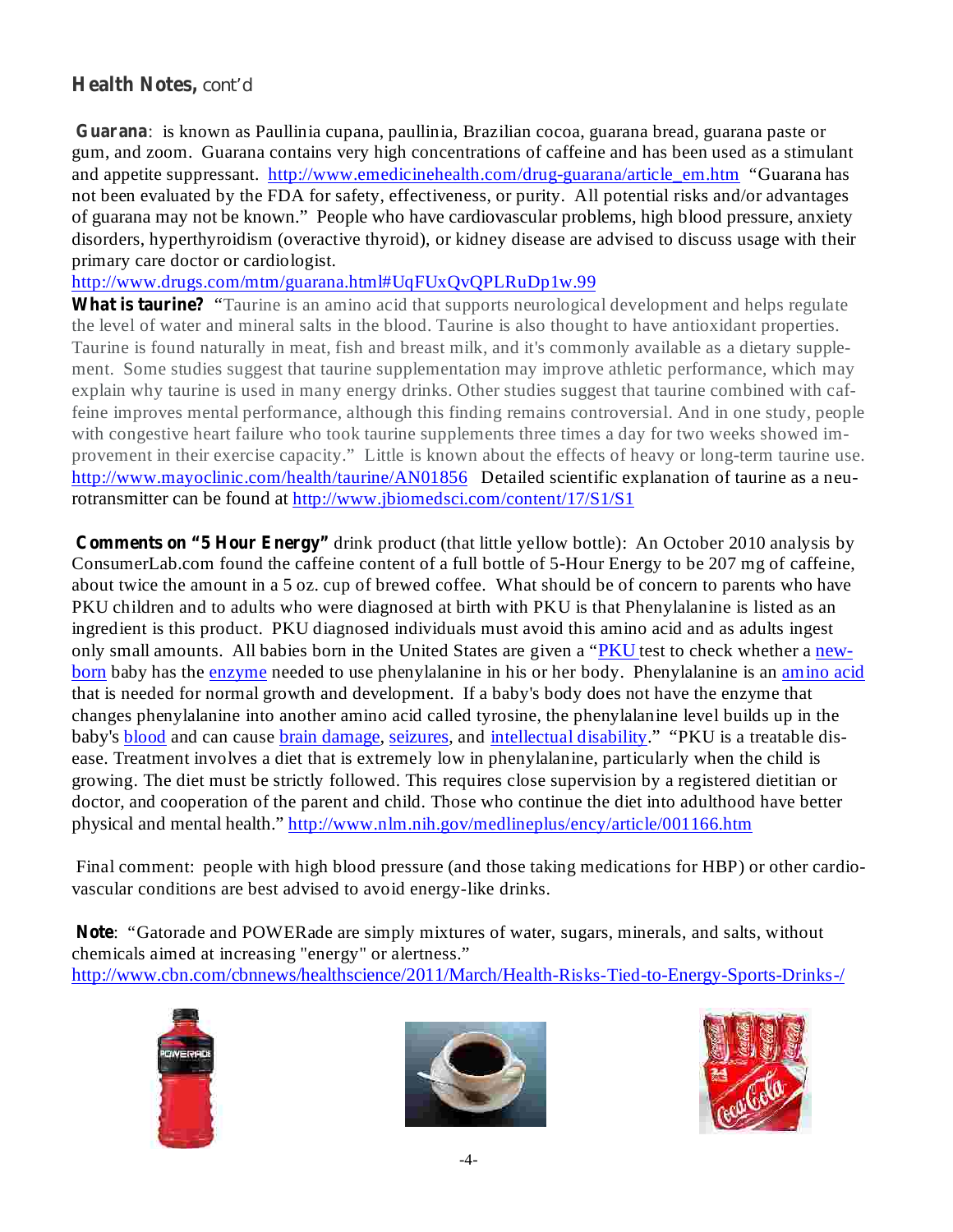# **October Interest Groups**

If you are interested in one of the groups please call or email the contact person.

BOOK GROUP--Donna Rochon, 360-647-2301,<djrochon1@comcast.net> Meets the 3rd Tuesday of the month at member's homes. We will meet October 16th at Barbara Davidson's, 806 17th Street. October's book is Broken for You by Stephanie Kallos November's book is Between the Woods and the Water by Patrick Leigh Femor

BRIDGE GROUP--Nicholas Bullat, 360-676-1156, <gnbmaestro@gmail.com> Meets the 4th Tuesday of the month at member's homes. We will meet October 24th at Carol Radke's home, 508 Lyla Lane.

INFORMAL DINING -- Janet Berg, 360-733-4654, <janetlila@hotmail.com> Meets in small groups each month at member's homes. The schedule for 2012-2013 has been sent out so members can expect a call from the host for their group soon.

OPERA GROUP--Evelyn Ames, 360-734-3184, <Evelyn.ames@wwu.edu>.

Call Evelyn if you need a ride.

- October 13 Donizetti's *L'Elisir of Love*
- Encore Wednesday, November 7 at 6:30 pm
- October 27 Verdi's *Otello*
	- Encore November 14 at 6:30 pm

- November 10 - Ades's *The Tempest*, Met premiere

Information on venues is in the September newsletter.



Miranda -"The Tempest"

SKIING - Charlie Way, 360-734-0649, <cbway@aol.com> Skiing usually starts in January depending on the weather.

WRITER'S GROUP - Evelyn Wright, 360-676-0227, <ewright410@comcast.net>

Meets twice a month. The groups are kept small so there is time for reading and critiquing each other's work. The first group is now closed, but if you are interested, please call Evelyn and discuss starting a second group.

## **Book Corner Lynne Masland**

Just out is *Winter of the World* (Dutton), Ken Follet's second volume of his massive Century Trilogy. Following his first volume, *Fall of Giants*, *Winter of the World* continues the saga of five interrelated families in Europe and the United States as they grapple with the momentous events of World War II and its aftermath, from 1939 to 1949. The children of the American, German, Russian, English and Welsh characters from the first book are actors in and witnesses to the wars that threaten to engulf the world in destruction. Follet is a compelling storyteller and, although this book is nearly as lengthy as the first (960 pages), once started, it's hard to stop reading.